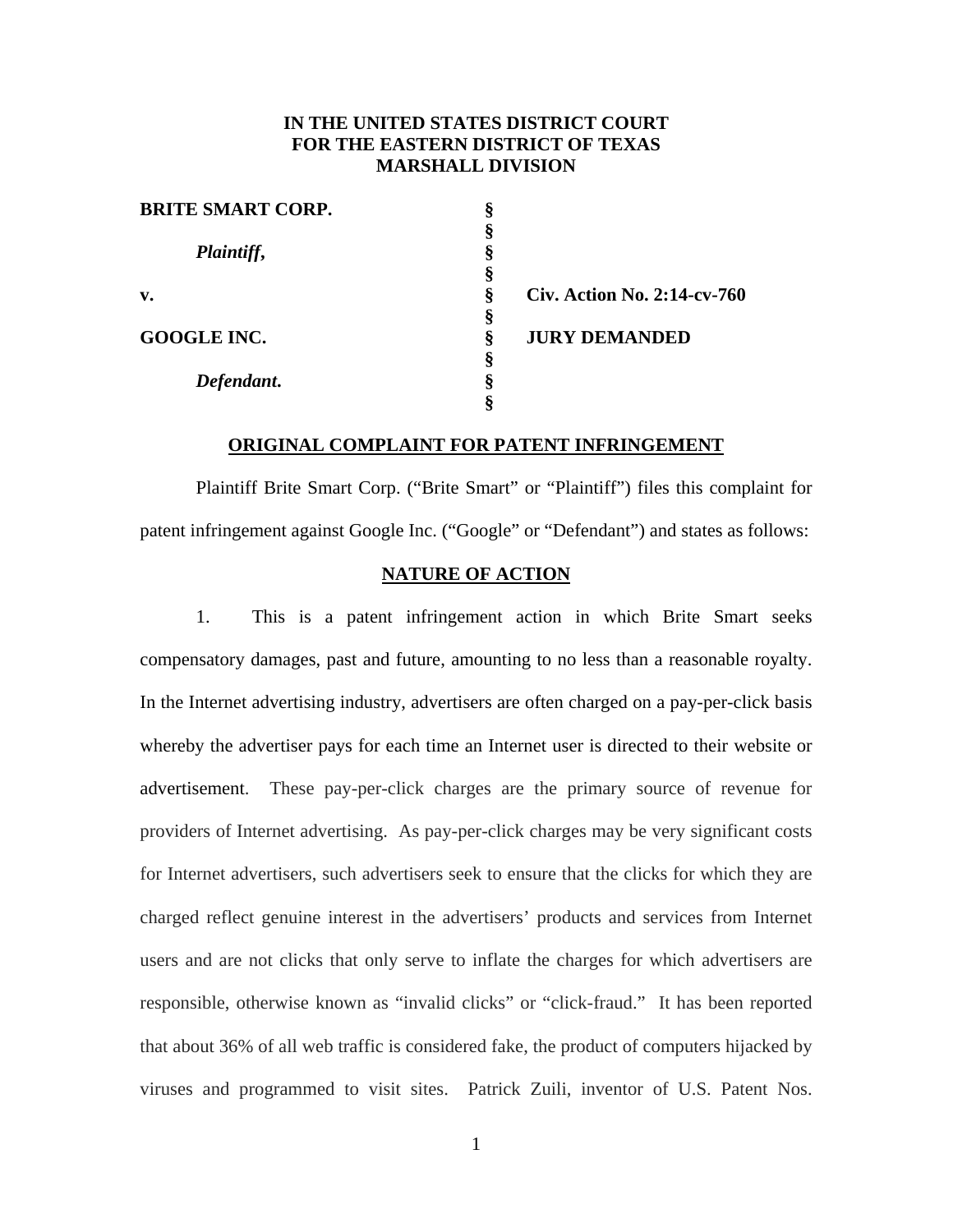7,249,104 ("the '104 patent"), 7,953,667 ("the '667 patent"), 8,326,763 ("the '763 patent"), and 8,671,057 ("the '057 patent") (collectively "the patents-in-suit"), invented a technology for reducing invalid clicks or click-fraud by enabling advertisement-providers such as search engines to detect clicks that likely do not reflect bona-fide indications of Internet users' interest. Google has used, and continues to use, the patented technology unlawfully.

2. Google operates a search website and a search advertising platform on the Internet. In response to search queries, Google returns search results pages with a list of "natural" or "algorithmic" results from the search engine and where applicable, a list of "paid for" search advertising or "sponsored links" placed on the side of the search engine (typically on the right side of the search engine page results). Google controls the Internet's largest ad network in the world, and dominates the markets of search engine usage and search-driven Internet advertising. Google's highly profitable advertising platform (known as "AdWords") receives the overwhelming majority of its revenue from search advertising.

3. Search advertisements are normally sold on a "cost per click" or "CPC" basis whereby advertisers pay the search website each time their ad is clicked by a user of the search website. If a search ad is shown on a search-results page, but not clicked, then the advertiser generally does not pay.

4. Google displays CPC advertising on its own search engine, and also on other websites through its "AdSense" program. Through AdSense, other website operators display advertisements on their website. The underlying advertiser must pay for each "click" by an Internet user on their AdSense advertisement. Google also allows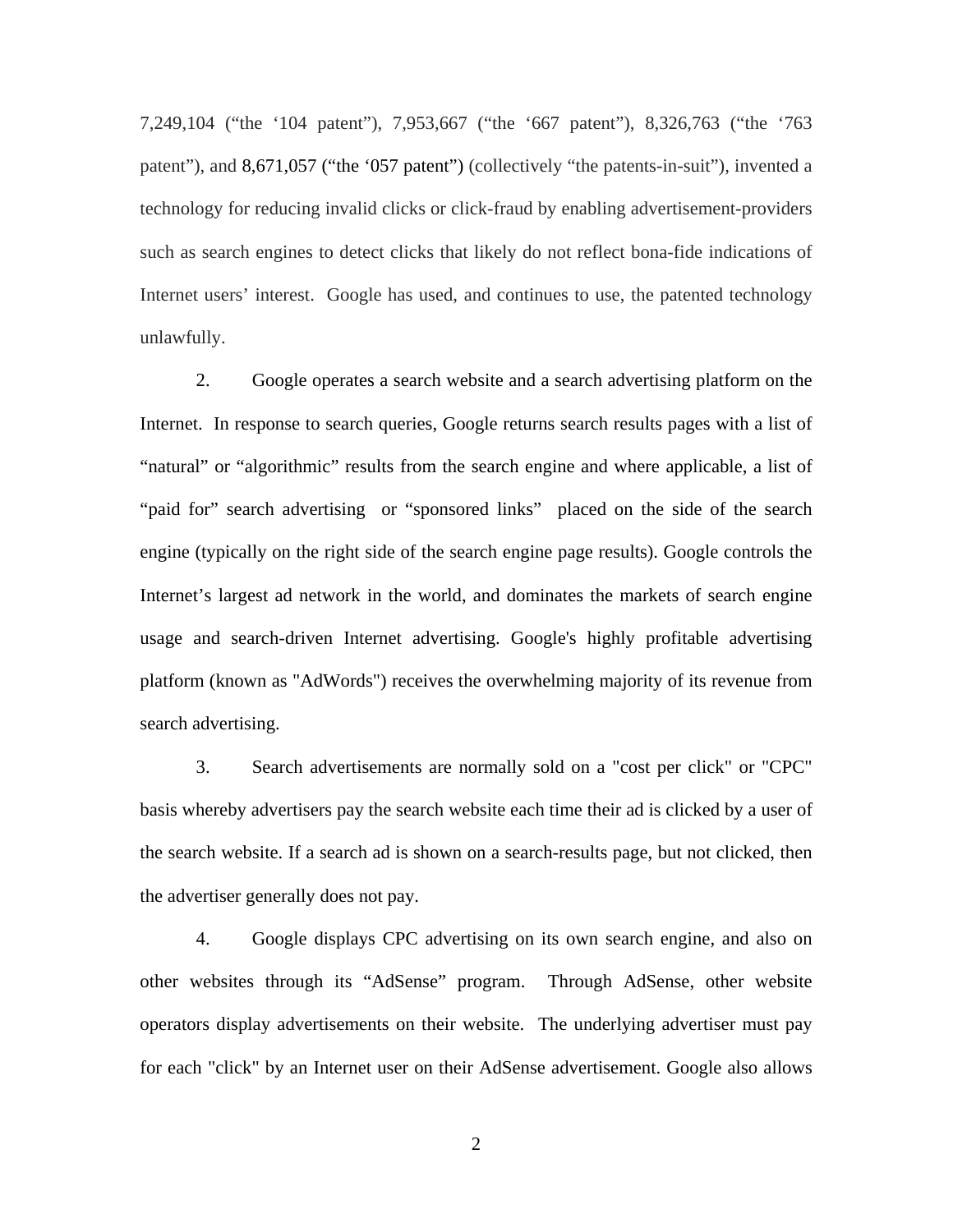advertisers to purchase advertising on other websites through its DoubleClick Bid Manager. Advertising revenues are then split between Google and the third party website.

#### **THE PARTIES**

5. Plaintiff Brite Smart Corp. is a corporation organized under the laws of Delaware with its principal place of business at 110 North College Avenue, Suite 1504, Tyler, Texas 75702.

6. Google, Inc. is a Delaware corporation with its principal place of business at 1600 Amphitheatre Parkway, Mountain View, CA 94043. Google's registered agent for service in Texas is Corporation Service Company d/b/a CSC – Lawyers Incorporating Service Company, 211 East  $7<sup>th</sup>$  Street, Suite 620, Austin, Texas 78701.

### **JURISDICTION AND VENUE**

7. This is an action for patent infringement arising under the patent laws of the United States, Title 35, United States Code. Jurisdiction as to these claims is conferred on this Court by 35 U.S.C. §§1331 and 1338(a).

8. Venue is proper within this District under 28 U.S.C. §§1391 and 1400(b). On information and belief, Google has committed acts of infringement in this District, has purposely transacted business in this District, has advertised and solicited business in this District, has committed acts of infringement in this District, and has established minimum contacts within this District

9. This Court has personal jurisdiction over Google because, on information and belief, Google has conducted and does conduct business within this District, has committed acts of infringement in this District, and continues to commit acts of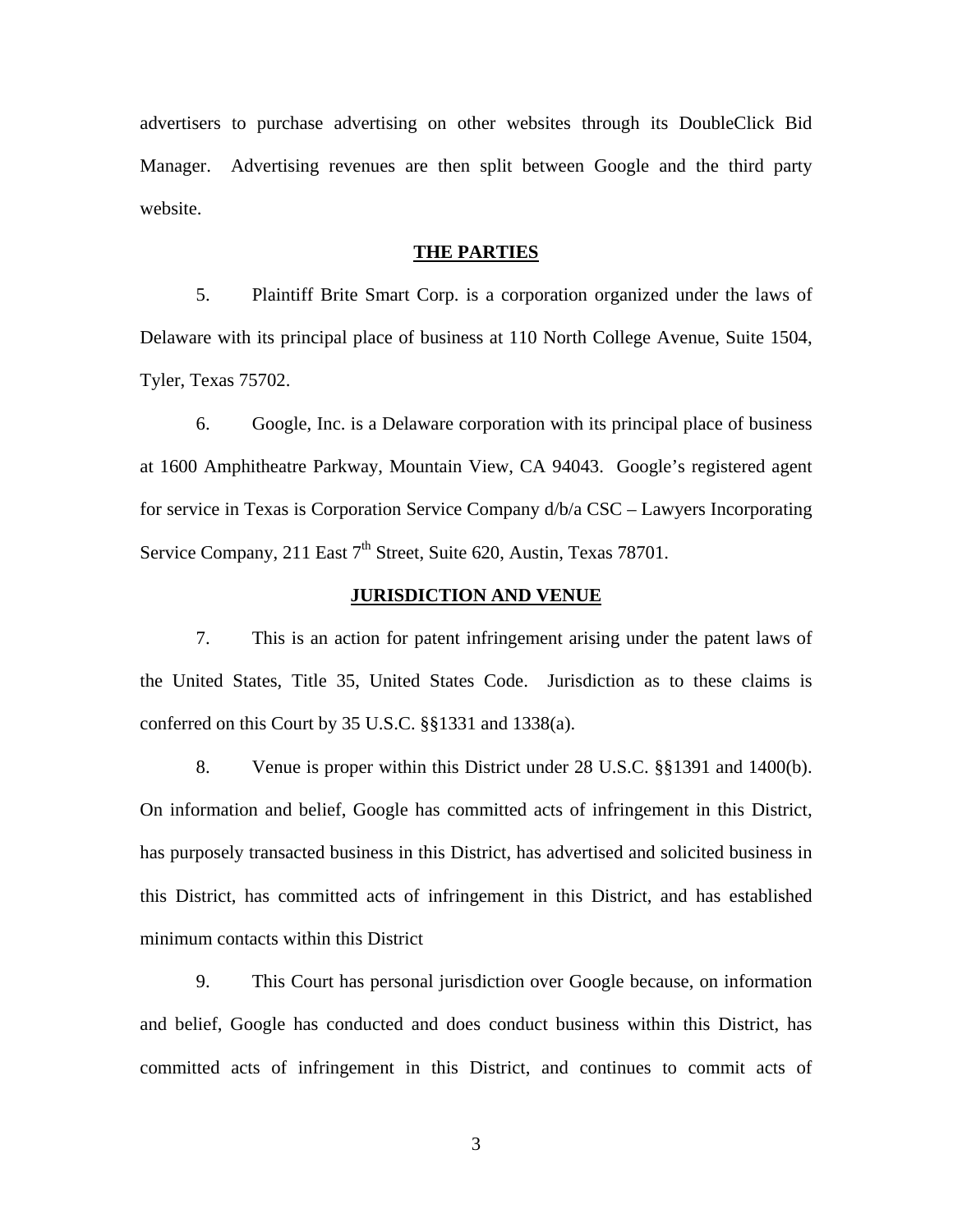infringement in this District. On information and belief, Google generates millions of dollars of search advertising revenue in this District. On information and belief, at least hundreds of thousands of residents within this District use Google's website and thus generate search advertising revenue.

### **First Claim for Patent Infringement ('104 patent)**

10. Brite Smart incorporates by reference paragraphs 1-9 as if fully set forth herein.

11. On July 24, 2007, United States Patent No. 7,249,104 ("the '104 patent") entitled "Pay-Per-Click System And Method That Determine Whether A Requested Link To A Merchant Website Is Legitimate Or Fraudulent" was duly and legally issued after full and fair examination. Brite Smart is the owner of all right, title, and interest in and to the '104 patent by assignment, with full right to bring suit to enforce the patent, including the right to recover for past infringement damages and the right to recover future royalties, damages, and income. The '104 patent is attached hereto as Exhibit A.

12. The '104 patent is valid and enforceable.

13. Upon information and belief, Google has infringed and continues to infringe (literally and/or under the doctrine of equivalents) one or more claims of the '104 patent in this judicial district and elsewhere in the United States, by making, using, operating, and putting into service pay-per-click advertising services and systems, including, for example and without limitation, those used in connection with Google's search engine, AdWords, DoubleClick, and AdSense.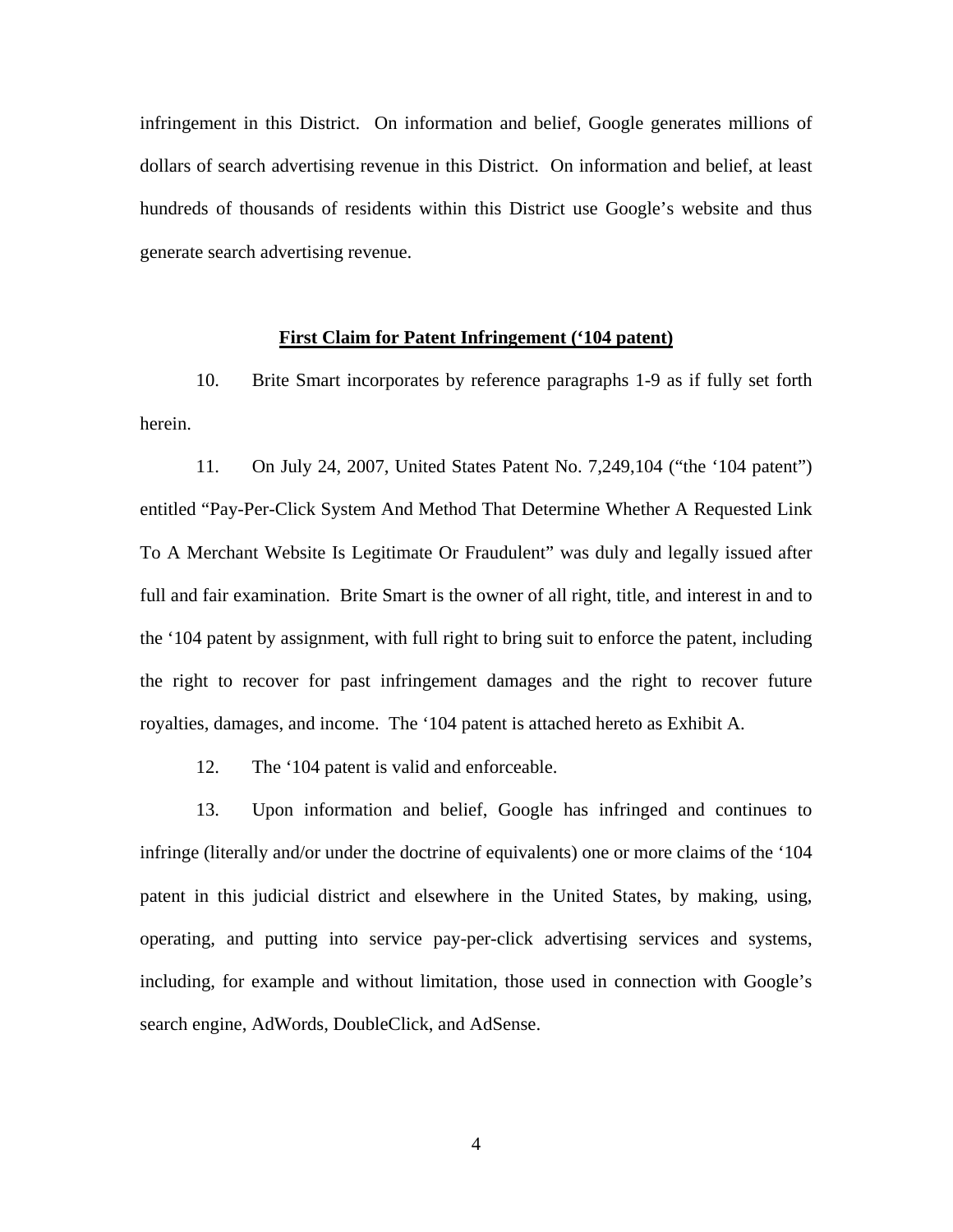14. Google has been at no time, either expressly or impliedly, licensed under the '667 patent.

15. Google's acts of infringement have caused damage to Brite Smart. Brite Smart is entitled to recover from Google the damages sustained by Brite Smart as a result of the wrongful acts of Google in an amount subject to proof at trial.

16. Brite Smart reserves the right to amend to assert a claim of willful infringement if the evidence obtained in discovery supports such assertion.

### **Second Claim for Patent Infringement ('667 patent)**

17. Brite Smart incorporates by reference paragraphs 1-16 as if fully set forth herein.

18. On May 31, 2011, United States Patent No. 7,953,667 ("the '667 patent") entitled "Method And System To Detect Invalid And Fraudulent Impressions And Clicks In Web-Based Advertisement Systems" was duly and legally issued after full and fair examination. Brite Smart is the owner of all right, title, and interest in and to the '667 patent by assignment, with full right to bring suit to enforce the patent, including the right to recover for past infringement damages and the right to recover future royalties, damages, and income. The '667 patent is attached hereto as Exhibit B.

19. The '667 patent is valid and enforceable.

20. Upon information and belief, Google has infringed and continues to infringe (literally and/or under the doctrine of equivalents) one or more claims of the '667 patent in this judicial district and elsewhere in the United States, by making, using, operating, and putting into service pay-per-click advertising services and systems,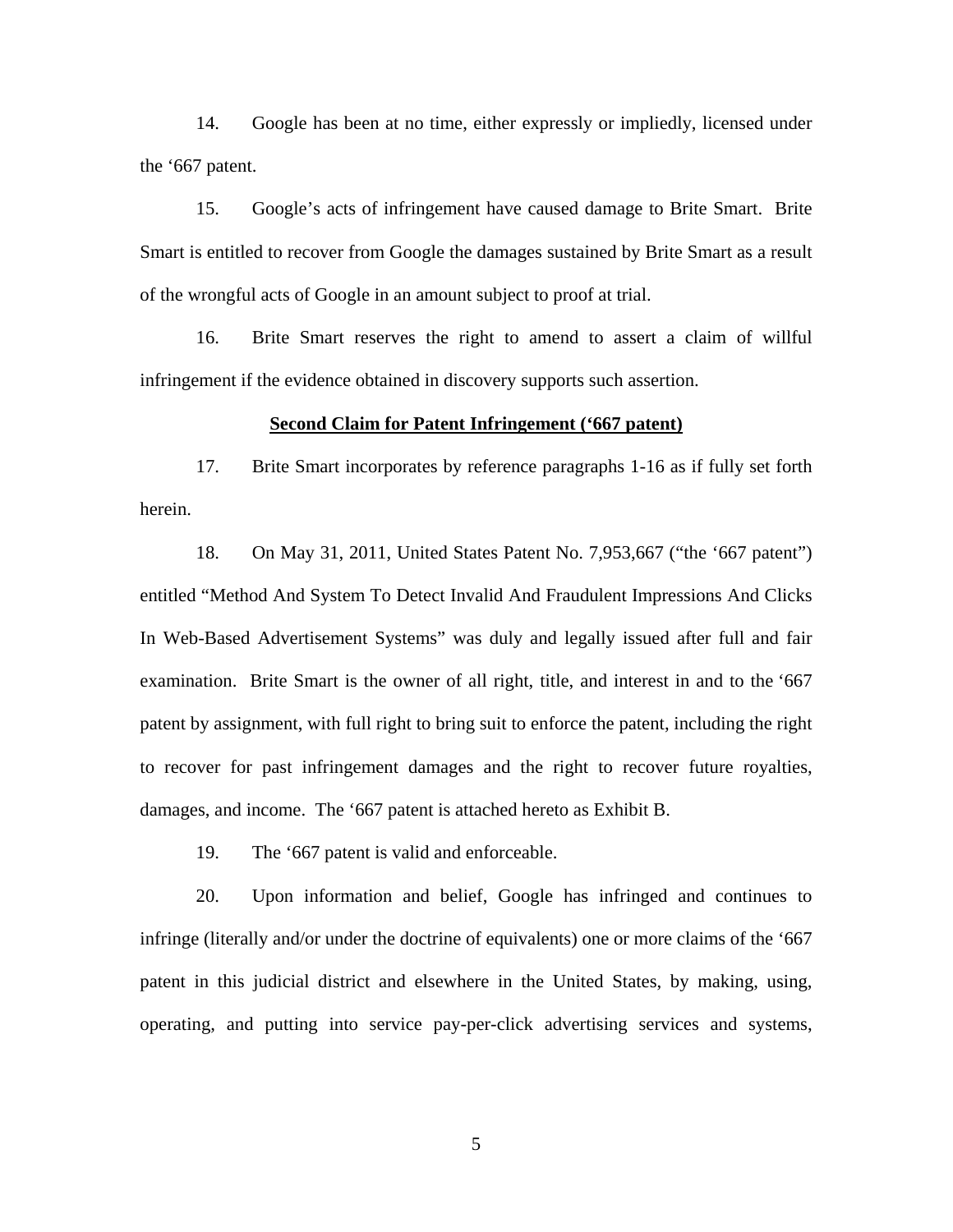including, for example and without limitation, those used in connection with Google's search engine, AdWords, DoubleClick, and AdSense.

21. Google has been at no time, either expressly or impliedly, licensed under the '667 patent.

22. Google's acts of infringement have caused damage to Brite Smart. Brite Smart is entitled to recover from Google the damages sustained by Brite Smart as a result of the wrongful acts of Google in an amount subject to proof at trial.

23. Brite Smart reserves the right to amend to assert a claim of willful infringement if the evidence obtained in discovery supports such assertion.

#### **Third Claim for Patent Infringement ('763 patent)**

24. Brite Smart incorporates by reference paragraphs 1-23 as if fully set forth herein.

25. On December 4, 2012, United States Patent No. 8,326,763 ("the '763 patent") entitled "Method And System To Detect Invalid And Fraudulent Impressions And Clicks In Web-Based Advertisement Systems" was duly and legally issued after full and fair examination. Brite Smart is the owner of all right, title, and interest in and to the '763 patent by assignment, with full right to bring suit to enforce the patent, including the right to recover for past infringement damages and the right to recover future royalties, damages, and income. The '763 patent is attached hereto as Exhibit C.

26. The '763 patent is valid and enforceable.

27. Upon information and belief, Google has infringed and continues to infringe (literally and/or under the doctrine of equivalents) one or more claims of the '763 patent in this judicial district and elsewhere in the United States, by making, using,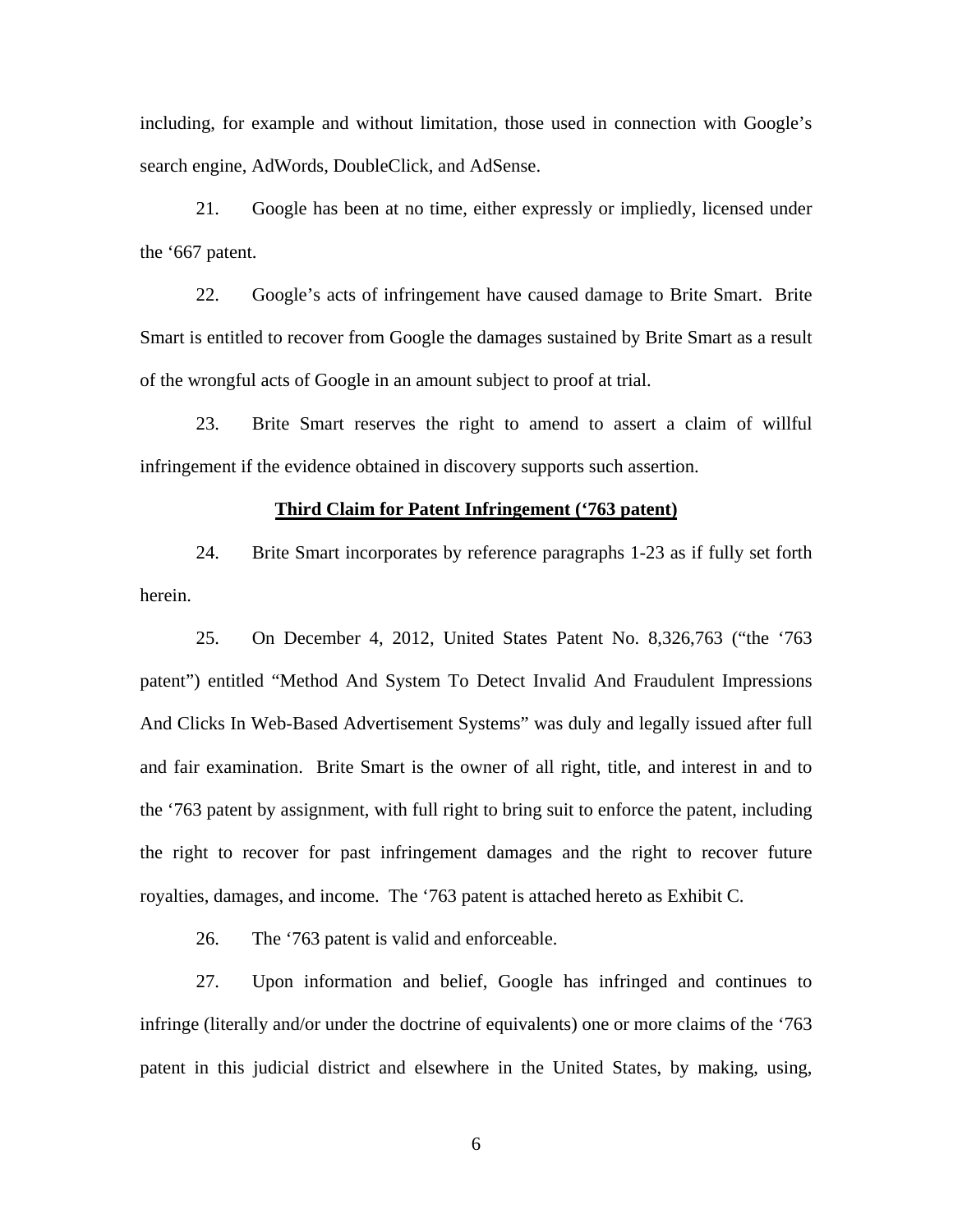operating, and putting into service pay-per-click advertising services and systems, including, for example and without limitation, those used in connection with Google's search engine, AdWords, DoubleClick, and AdSense.

28. Google has been at no time, either expressly or impliedly, licensed under the '763 patent.

29. Google's acts of infringement have caused damage to Brite Smart. Brite Smart is entitled to recover from Google the damages sustained by Brite Smart as a result of the wrongful acts of Google in an amount subject to proof at trial.

30. Brite Smart reserves the right to amend to assert a claim of willful infringement if the evidence obtained in discovery supports such assertion.

### **Fourth Claim for Patent Infringement ('057 patent)**

31. Brite Smart incorporates by reference paragraphs 1-30 as if fully set forth herein.

32. On March 11, 2014, United States Patent No. 8,671,057 ("the '057 patent") entitled "Method And System To Detect Invalid And Fraudulent Impressions And Clicks In Web-Based Advertisement Systems" was duly and legally issued after full and fair examination. Brite Smart is the owner of all right, title, and interest in and to the '057 patent by assignment, with full right to bring suit to enforce the patent, including the right to recover for past infringement damages and the right to recover future royalties, damages, and income. The '057 patent is attached hereto as Exhibit D.

33. The '057 patent is valid and enforceable.

34. Upon information and belief, Google has infringed and continues to infringe (literally and/or under the doctrine of equivalents) one or more claims of the '057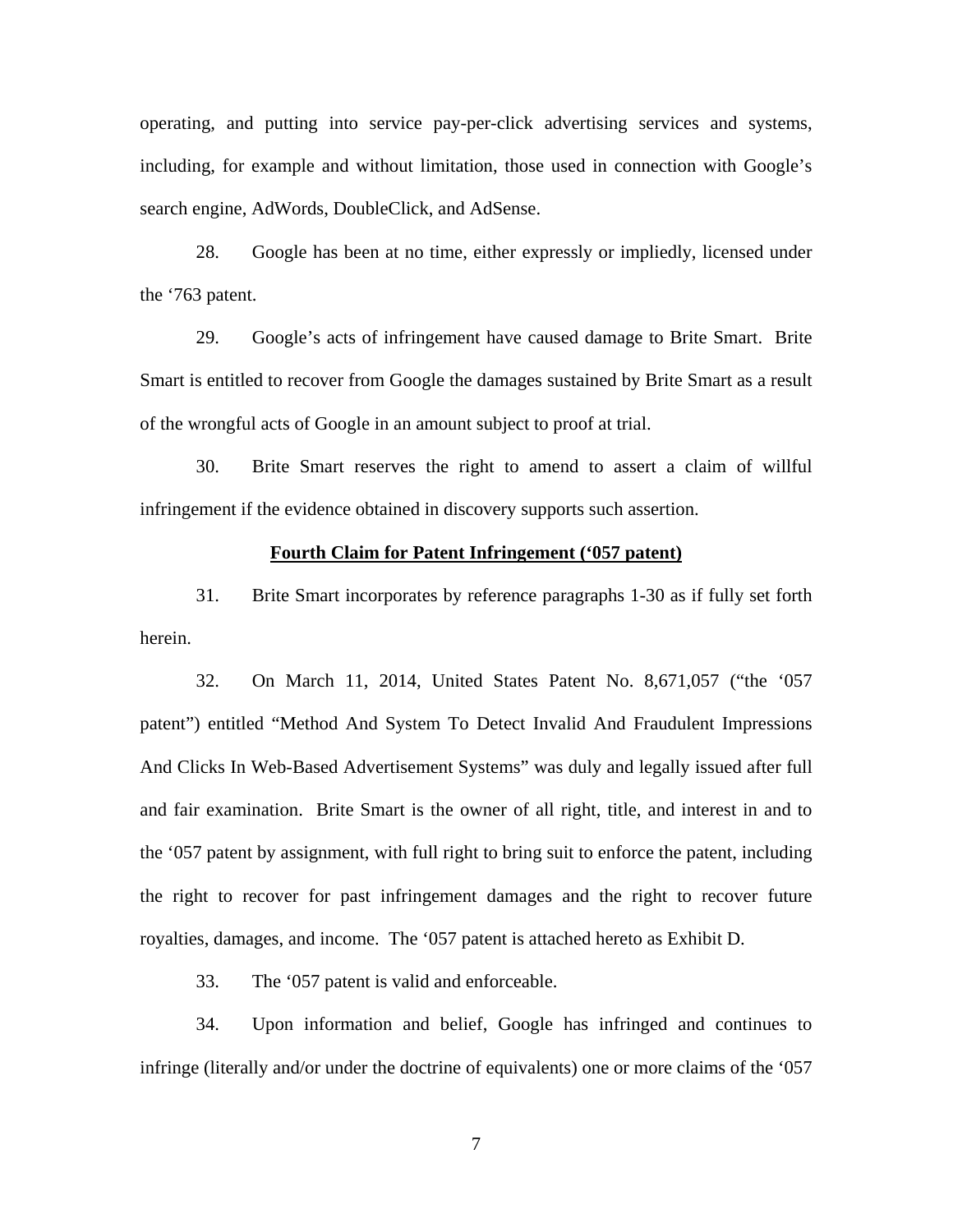patent in this judicial district and elsewhere in the United States, by making, using, operating, and putting into service pay-per-click advertising services and systems, including, for example and without limitation, those used in connection with Google's search engine, AdWords, DoubleClick, and AdSense.

35. Google has been at no time, either expressly or impliedly, licensed under the '057 patent.

36. Google's acts of infringement have caused damage to Brite Smart. Brite Smart is entitled to recover from Google the damages sustained by Brite Smart as a result of the wrongful acts of Google in an amount subject to proof at trial.

37. Brite Smart reserves the right to amend to assert a claim of willful infringement if the evidence obtained in discovery supports such assertion.

#### **DEMAND FOR JURY TRIAL**

Brite Smart hereby demands a jury for all issues so triable.

#### **PRAYER**

WHEREFORE, Brite Smart respectfully requests that the Court:

1. Enter judgment that Google has infringed the '104, '667, '763, and '057 patents;

2. Award Brite Smart compensatory damages for Google's infringement of the '104, '667, '763, and '057 patents, together with enhanced damages, costs, and preand post-judgment interest; and

3. Award any other relief deemed just and equitable.